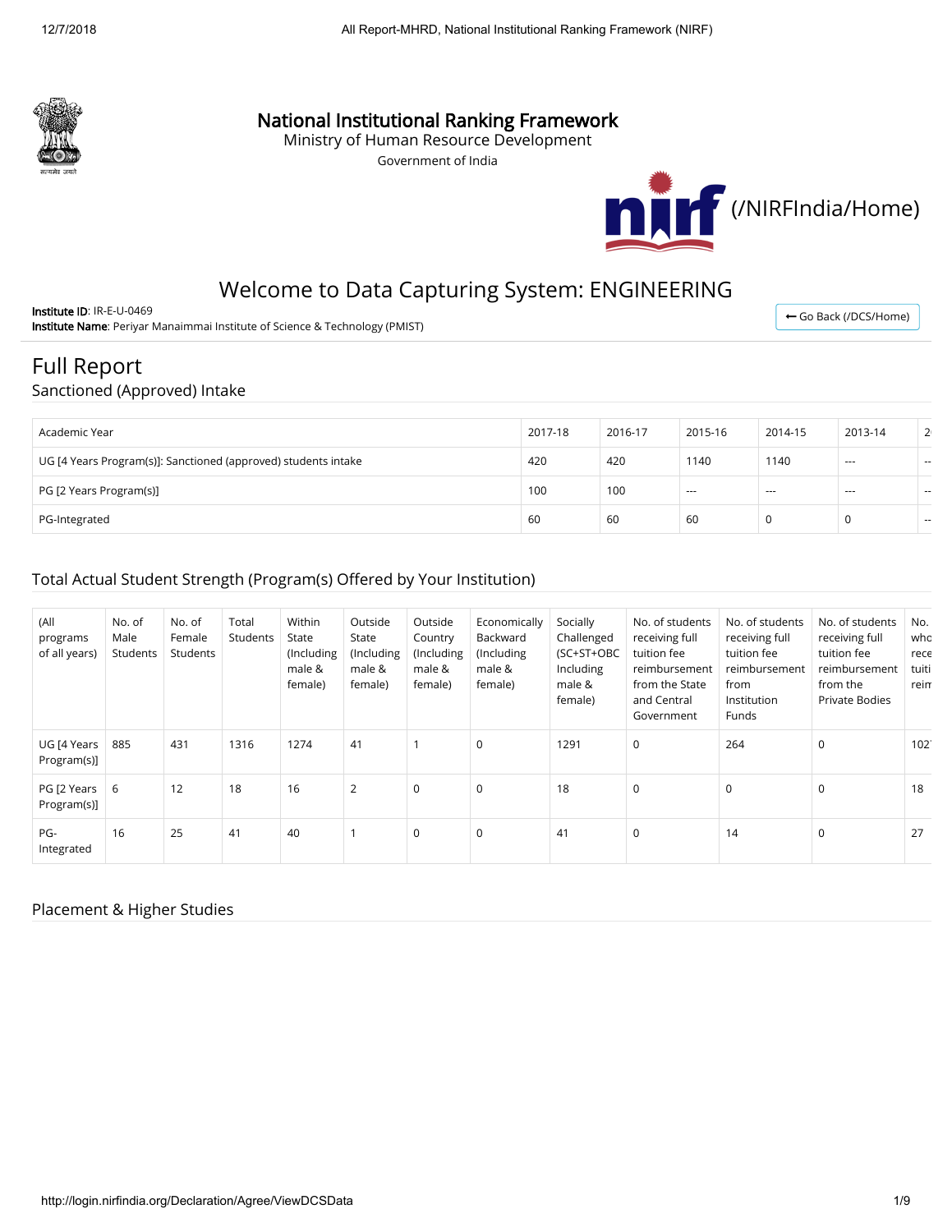|                  |                                                     | UG [4 Years Program(s)]: Placement & higher studies for previous 3 years |                  |                                  |                  |                                                          |                       |                                       |                              |                                                         |                                   |
|------------------|-----------------------------------------------------|--------------------------------------------------------------------------|------------------|----------------------------------|------------------|----------------------------------------------------------|-----------------------|---------------------------------------|------------------------------|---------------------------------------------------------|-----------------------------------|
| Academic<br>Year | No. of first year<br>students intake in<br>the year | No. of first year<br>students admitted in<br>the year                    | Academic<br>Year | No. of students<br>Lateral entry | admitted through | Academic<br>Year                                         | graduating in<br>time | No. of students<br>minimum stipulated | No. of<br>students<br>placed | Median salary of<br>placed graduates<br>(Amount in Rs.) | No. of st<br>selected<br>Higher S |
| $(2012-13)$      | 1560                                                | 688                                                                      | $(2013-14)$      | 190                              |                  | $(2015-16)$                                              | 581                   |                                       | 284                          | 180000 (One lakh<br>and eighty<br>thousand)             | 30                                |
| $(2013-14)$      | 1140                                                | 523                                                                      | $(2014-15)$      | 78                               |                  | $(2016-17)$                                              | 413                   |                                       | 228                          | 180000 (One lakh<br>and eighty<br>thousand)             | 27                                |
| $(2014-15)$      | 1140                                                | 385                                                                      | $(2015-16)$      | 58                               |                  | $(2017-18)$                                              | 332                   |                                       | 255                          | 450000 (Four lakhs<br>and fifty thousand)               | 20                                |
|                  |                                                     | PG [2 Years Program(s)]: Placement & higher studies for previous 3 years |                  |                                  |                  |                                                          |                       |                                       |                              |                                                         |                                   |
| Academic<br>Year | No. of first year<br>students intake in the<br>year | No. of first year students<br>admitted in the year                       |                  | Academic<br>Year                 |                  | No. of students graduating in<br>minimum stipulated time |                       | No. of<br>students<br>placed          | Median salary of placed      | graduates (Amount in Rs.)                               | No. of student<br>for Higher Stur |
|                  |                                                     |                                                                          |                  |                                  |                  |                                                          |                       |                                       |                              |                                                         |                                   |

| $(2014-15)$ | 200 | 34 | $(2015-16)$ 31 | 20 | 240000 (Two lakhs and forty $\vert 0 \rangle$<br>thousand) |     |
|-------------|-----|----|----------------|----|------------------------------------------------------------|-----|
| $(2015-16)$ | 200 | 20 | $(2016-17)$ 20 | 11 | 250000 (Two lakhs and fifty<br>thousand)                   | ∣ O |
| $(2016-17)$ | 100 | 10 | $(2017-18)$ 8  | 8  | 450000 (Four lakhs and fifty $\vert 0 \vert$<br>thousand)  |     |

#### PG-Integrated [5 Years Program(s)]: Placement & higher studies for previous 3 years

| Academic<br>Year | No. of first year<br>students intake in the<br>year | No. of first year students<br>admitted in the year | Academic<br>Year | No. of students graduating in<br>minimum stipulated time | No. of<br>students<br>placed | Median salary of placed<br>graduates (Amount in Rs.) | No. of student<br>for Higher Stur |
|------------------|-----------------------------------------------------|----------------------------------------------------|------------------|----------------------------------------------------------|------------------------------|------------------------------------------------------|-----------------------------------|
| $(2011-12)$      | 0                                                   |                                                    | $(2015-16)$ 0    |                                                          | 0                            | 0 (Zero)                                             | J.                                |
| $(2012-13)$      | 0                                                   |                                                    | $(2016-17)$ 0    |                                                          | 0                            | 0 (Zero)                                             | <sup>-</sup>                      |
| $(2013-14)$      | 0                                                   |                                                    | $(2017-18)$ 0    |                                                          | 0                            | 0 (Zero)                                             | <sup>-</sup>                      |

#### Ph.D Student Details

| Ph.D (Student pursuing doctoral program till 2017-18; Students admitted in the academic year 2018-19 should not be entered here.) |    |  |  |  |  |  |  |
|-----------------------------------------------------------------------------------------------------------------------------------|----|--|--|--|--|--|--|
| <b>Total Students</b>                                                                                                             |    |  |  |  |  |  |  |
| Full Time                                                                                                                         | 11 |  |  |  |  |  |  |
| 67<br>Part Time                                                                                                                   |    |  |  |  |  |  |  |
|                                                                                                                                   |    |  |  |  |  |  |  |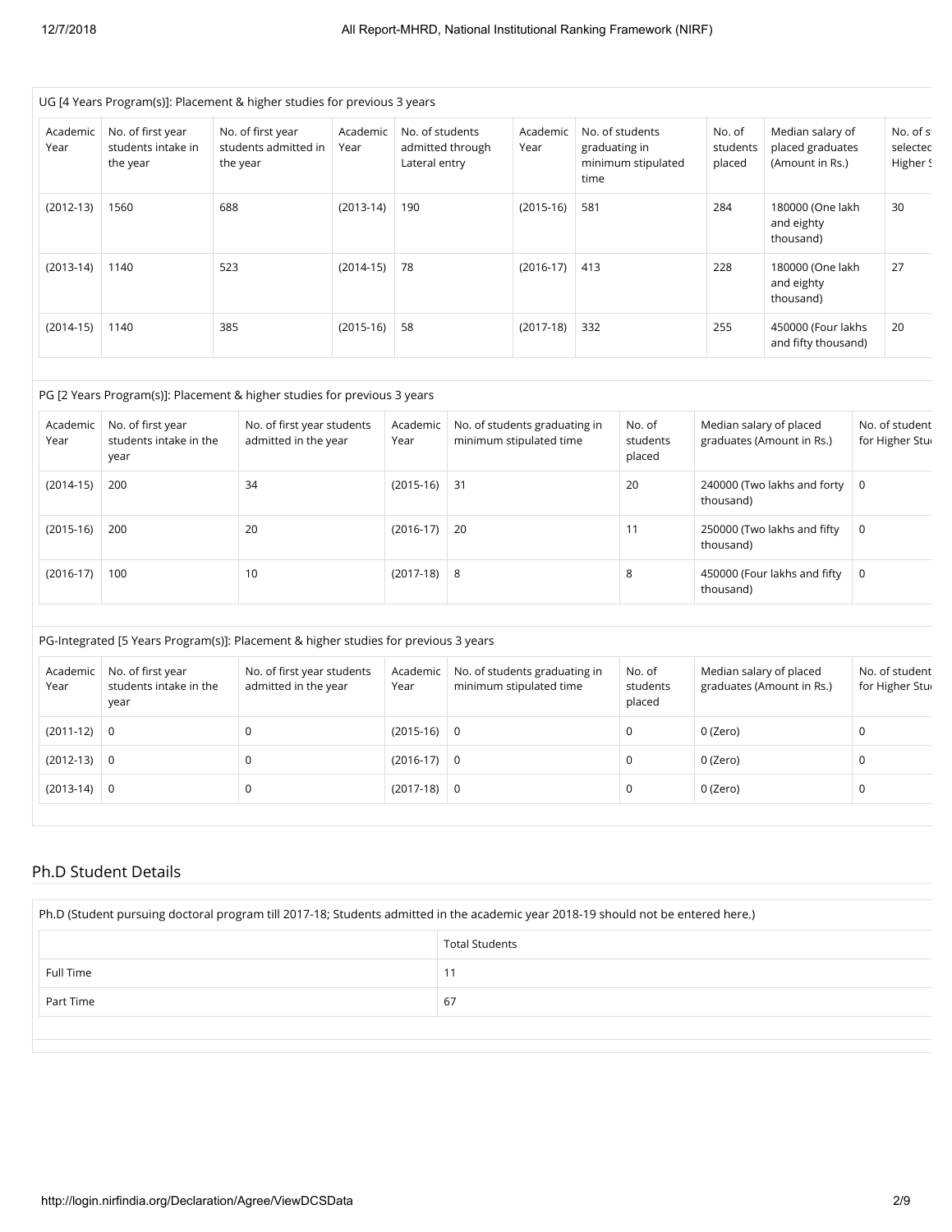| No. of Ph.D students graduated (including Integrated Ph.D) |         |         |         |  |  |  |  |
|------------------------------------------------------------|---------|---------|---------|--|--|--|--|
|                                                            | 2017-18 | 2016-17 | 2015-16 |  |  |  |  |
| Full Time                                                  |         |         |         |  |  |  |  |
| Part Time                                                  | 10      | 16      |         |  |  |  |  |
|                                                            |         |         |         |  |  |  |  |

# Financial Resources: Utilised Amount for the Capital & Operational expenditure for previous 3 years

| <b>Financial Year</b>                                                                                                                            | 2017-18                                                                                        | 2016-17                                                                                                | 2015-16                                                                     |
|--------------------------------------------------------------------------------------------------------------------------------------------------|------------------------------------------------------------------------------------------------|--------------------------------------------------------------------------------------------------------|-----------------------------------------------------------------------------|
|                                                                                                                                                  | <b>Utilised Amount</b>                                                                         | <b>Utilised Amount</b>                                                                                 | Utilised Amou                                                               |
| Annual Capital Expenditure on Academic Activities and Resources (excluding expenditure on buildings)                                             |                                                                                                |                                                                                                        |                                                                             |
| Library                                                                                                                                          | 1586083 (Fifteen lakhs eighty six th<br>ousand and eighty three)                               | 642985 (Six lakhs forty two thousa<br>nd nine hundred eighty five)                                     | 5693757 (Fifty sixty lakh<br>ee thousand seven hun<br>even)                 |
| New Equipment for Laboratories                                                                                                                   | 7149893 (Seventy one lakhs forty n<br>ine thousand eight hundred and ni<br>nety three)         | 2037424 (Twenty lakhs thirty seven<br>thousand four hundred and twenty<br>four)                        | 5805098 (Fifty eight lakh<br>sand and ninety eight)                         |
| <b>Engineering Workshops</b>                                                                                                                     | 63200 (Sixty three thousand and t<br>wo hundred)                                               | 83277 (Eighty Three thousand two<br>hundred and seventy seven)                                         | 106854 (One lakh six the<br>ht hundred and fifty fou                        |
| Other expenditure on creation of Capital Assets (excluding expenditure<br>on Land and Building)                                                  | 4652421 (Forty six lakhs fifty two th<br>ousand four hundred and twenty o<br>ne)               | 10013007 (One crore thirteen thou<br>sand and seven)                                                   | 10533290 (One crore fiv<br>ty three thousand two h<br>d ninety)             |
| Annual Operational Expenditure                                                                                                                   |                                                                                                |                                                                                                        |                                                                             |
| Salaries (Teaching and Non Teaching staff)                                                                                                       | 112074656 (Eleven crore twenty la<br>khs seventy four thousand six hun<br>dred and fifty six)  | 128773882 (Twelve crore eighty se<br>ven lakhs seventy three thousand<br>eight hundred and eighty two) | 148798502 (Fourteen cr<br>seven lakhs ninety eight<br>five hundred and two) |
| Maintenance of Academic Infrastructure or consumables, other running<br>expenditures etc. (excluding maintenance of hostels and allied services) | 34664235 (Three crore forty six lak<br>hs sixty four thousand two hundre<br>d and thirty five) | 45603419 (Four crore fifty six lakhs<br>three thousand four hundred and<br>nineteen)                   | 67162535 (Six crore sev<br>khs sixty two thousand<br>d and thirty five)     |
| Seminars/Conferences/Workshops                                                                                                                   | 660871 (Six lakhs sixty thousand ei<br>ght hundred and seventy one)                            | 332873 (Three lakhs thirty two tho<br>usand eight hundred and seventy t<br>hree)                       | 301723 (Three lakhs on<br>seven hundred and twe                             |

IPR

| .                        |      |      |      |
|--------------------------|------|------|------|
|                          |      |      |      |
| Calendar year            | 2017 | 2016 | 2015 |
| No. of Patents Published | 18   |      |      |
| No. of Patents Granted   |      |      |      |

## Sponsored Research Details

| Financial Year                  | 2017-18 | 2016-17 | 2015-16 |
|---------------------------------|---------|---------|---------|
| Total no. of Sponsored Projects |         | 10      |         |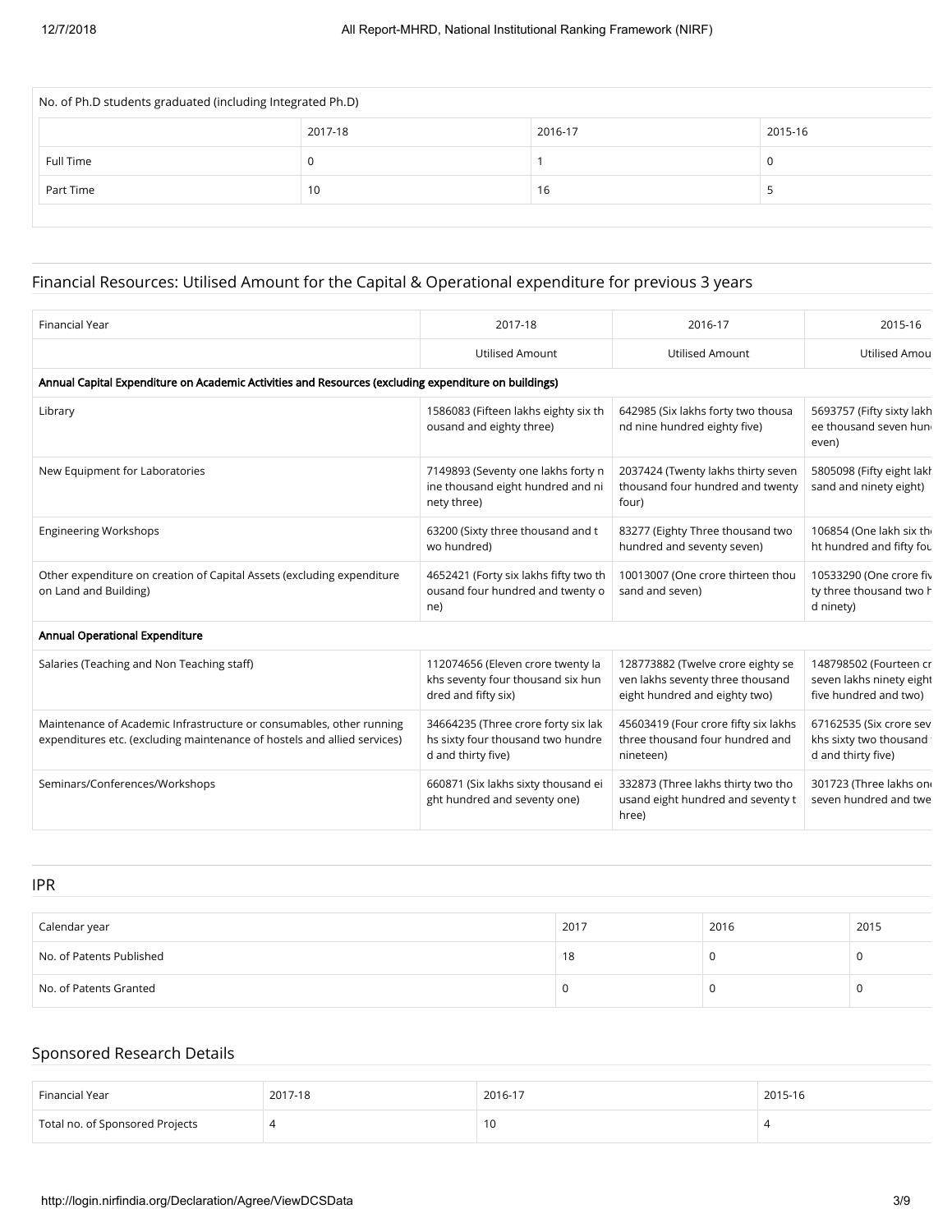| Financial Year                              | 2017-18                                 | 2016-17                                                  | 2015-16                           |
|---------------------------------------------|-----------------------------------------|----------------------------------------------------------|-----------------------------------|
| Total no. of Funding Agencies               |                                         |                                                          |                                   |
| Total Amount Received (Amount in<br>Rupees) | 45010000                                | 1637500                                                  | 9398000                           |
| Amount Received in Words                    | Four crores fifty lakhs and ten thousan | Sixteen lakhs thirty seven thousand and five hundre<br>d | Ninety three lakhs and ninety eig |

### Consultancy Project Details

| Financial Year                                     | 2017-18                                                              | 2016-17                                                    | 2015-16                                                     |
|----------------------------------------------------|----------------------------------------------------------------------|------------------------------------------------------------|-------------------------------------------------------------|
| Total no. of Consultancy Projects                  | 402                                                                  | 396                                                        | 395                                                         |
| Total no. of Client Organizations                  | 43                                                                   | 41                                                         | 45                                                          |
| <b>Total Amount Received (Amount</b><br>in Rupees) | 5992485                                                              | 5448079                                                    | 6775665                                                     |
| Amount Received in Words                           | Fifty nine lakhs ninety two thousand four hundred<br>and eighty five | Fifty four lakhs forty eight thousand and s<br>eventy nine | Sixty seven lakhs seventy five thousand s<br>and sixty five |

## PCS Facilities: Facilities of physically challenged students

| 1. Do your institution buildings have Lifts/Ramps?                                                                                                        | Yes, more than 80% of tl<br>buildings |
|-----------------------------------------------------------------------------------------------------------------------------------------------------------|---------------------------------------|
| 2. Do your institution have provision for walking aids, includingwheelchairs and transportation from one building to another for handicapped<br>students? | Yes                                   |
| 3. Do your institution buildings have specially designed toilets for handicapped students?                                                                | Yes, more than 80% of tl<br>buildings |

## Faculty Details

1. How many faculty members of your institution have received highly reputed national/international awards/recognition from Central government agencies in the previous year (2017-18)?

| Srno | Name          | Age | Designation            | Gender | Qualification | Experience (In<br>Months) | Is Associated<br>Last Year | Currently working with<br>institution? | Joining<br>Date     | Leaving<br>Date     | Ass <sub>1</sub><br>type |
|------|---------------|-----|------------------------|--------|---------------|---------------------------|----------------------------|----------------------------------------|---------------------|---------------------|--------------------------|
| 1    | Kumar D       | 55  | Professor              | Male   | Ph.D          | 336                       | Yes                        | No                                     | $20 - 06 -$<br>1990 | $31 - 05 -$<br>2018 | Reg                      |
| 2    | Babu S P K    | 46  | Professor              | Male   | Ph.D          | 221                       | Yes                        | Yes                                    | $19-10-$<br>2009    | $---$               | Reg                      |
| 3    | Violet Juli V | 49  | Associate<br>Professor | Female | Ph.D          | 336                       | Yes                        | Yes                                    | $10-08-$<br>1990    | $---$               | Reg                      |
| 4    | Narmadha C    | 43  | Assistant<br>Professor | Female | M.E.          | 165                       | Yes                        | Yes                                    | $17-10-$<br>1998    | $---$               | Reg                      |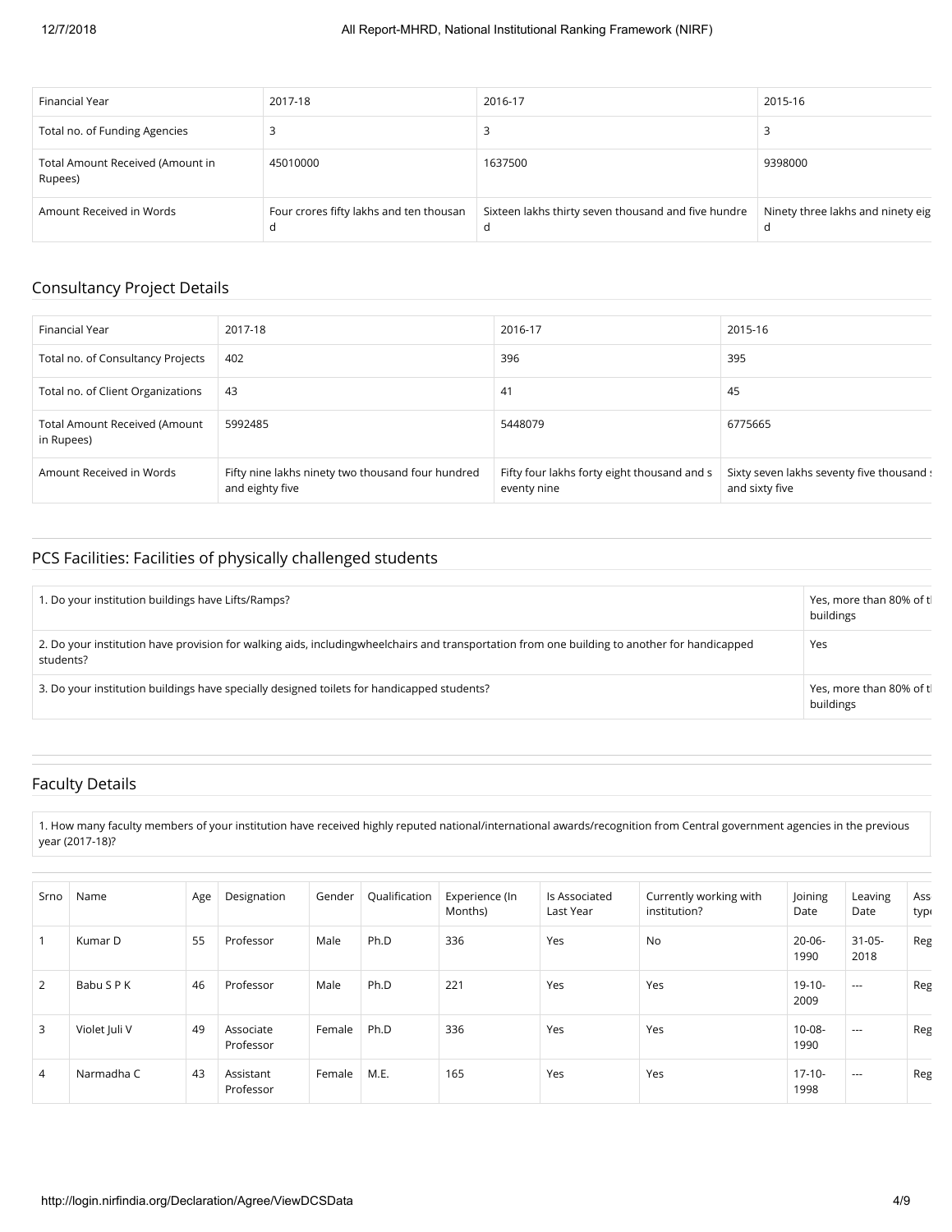| 5              | Jayanthi L             | 49 | Assistant<br>Professor | Female | M.Tech | 331          | Yes | Yes | $27-07-$<br>2009    | $\cdots$                 | Reg |
|----------------|------------------------|----|------------------------|--------|--------|--------------|-----|-----|---------------------|--------------------------|-----|
| 6              | Rajanandhini C         | 38 | Assistant<br>Professor | Female | M.E.   | 138          | Yes | Yes | $12 - 01 -$<br>2007 | ---                      | Reg |
| $\overline{7}$ | Geetha K               | 37 | Assistant<br>Professor | Female | M.Tech | 125          | Yes | Yes | $30 - 05 -$<br>2008 | ---                      | Reg |
| 8              | Saravanakumar U        | 35 | Assistant<br>Professor | Male   | M.E.   | 112          | Yes | Yes | 24-06-<br>2009      | ---                      | Reg |
| 9              | Rakesh R               | 34 | Assistant<br>Professor | Male   | M.E.   | 132          | Yes | Yes | 06-07-<br>2009      | ---                      | Reg |
| 10             | Murugupandiyan S       | 39 | Assistant<br>Professor | Male   | M.E.   | 108          | Yes | No  | 03-08-<br>2009      | 29-06-<br>2018           | Reg |
| 11             | Dhanabal S             | 33 | Assistant<br>Professor | Male   | M.E.   | 96           | Yes | No  | $21 - 06 -$<br>2010 | $25-06-$<br>2018         | Reg |
| 12             | Chandarasekaran R      | 35 | Assistant<br>Professor | Male   | M.E.   | 94           | Yes | Yes | 07-06-<br>2011      | ---                      | Reg |
| 13             | Gokulanathan A         | 33 | Assistant<br>Professor | Male   | M.E.   | 85           | Yes | Yes | $20 - 06 -$<br>2011 | ---                      | Reg |
| 14             | Illavarasi R           | 40 | Assistant<br>Professor | Female | M.Tech | 96           | Yes | Yes | $01 - 08 -$<br>2013 | ---                      | Reg |
| 15             | Mude Nagarjuna<br>Naik | 26 | Assistant<br>Professor | Male   | M.Tech | 6            | Yes | No  | 26-07-<br>2017      | $12 - 01 -$<br>2018      | Reg |
| 16             | Naveen Rooba Doss<br>M | 25 | Assistant<br>Professor | Male   | M.Tech | $\mathbf{1}$ | Yes | Yes | 25-06-<br>2018      | ---                      | Reg |
| 17             | P K Srividhya          | 46 | Professor              | Female | Ph.D   | 279          | Yes | Yes | 06-05-<br>1997      | $\cdots$                 | Reg |
| 18             | D Jeyasimman           | 42 | Associate<br>Professor | Male   | Ph.D   | 184          | Yes | Yes | $01-09-$<br>2014    | ---                      | Reg |
| 19             | A Pugazhenthi          | 45 | Assistant<br>Professor | Male   | M.Tech | 112          | Yes | Yes | 08-06-<br>2011      | ---                      | Reg |
| 20             | J Thiagarajan          | 51 | Assistant<br>Professor | Male   | M.Tech | 363          | Yes | Yes | 19-05-<br>2008      | $\overline{\phantom{a}}$ | Reg |
| 21             | N Shivakumar           | 30 | Assistant<br>Professor | Male   | M.Tech | 86           | Yes | Yes | $21 - 06 -$<br>2011 | ---                      | Reg |
| 22             | S P Manikandan         | 32 | Assistant<br>Professor | Male   | M.E.   | 84           | Yes | Yes | 22-06-<br>2011      | ---                      | Reg |
| 23             | J Kesavan              | 34 | Assistant<br>Professor | Male   | M.E.   | 84           | Yes | Yes | $06-07-$<br>2011    | ---                      | Reg |
| 24             | R Thiyagarajan         | 29 | Assistant<br>Professor | Male   | M.E.   | 72           | Yes | Yes | $11-07-$<br>2012    | ---                      | Reg |
| 25             | R Udhayasankar         | 31 | Assistant<br>Professor | Male   | M.E.   | 72           | Yes | Yes | 18-07-<br>2012      | ---                      | Reg |
| 26             | V Pandiyaraj           | 29 | Assistant<br>Professor | Male   | M.E.   | 48           | Yes | Yes | $01 - 07 -$<br>2014 | ---                      | Reg |
| 27             | A Mohamed Ismail       | 31 | Assistant<br>Professor | Male   | M.E.   | 48           | Yes | Yes | $01-07-$<br>2014    | $\cdots$                 | Reg |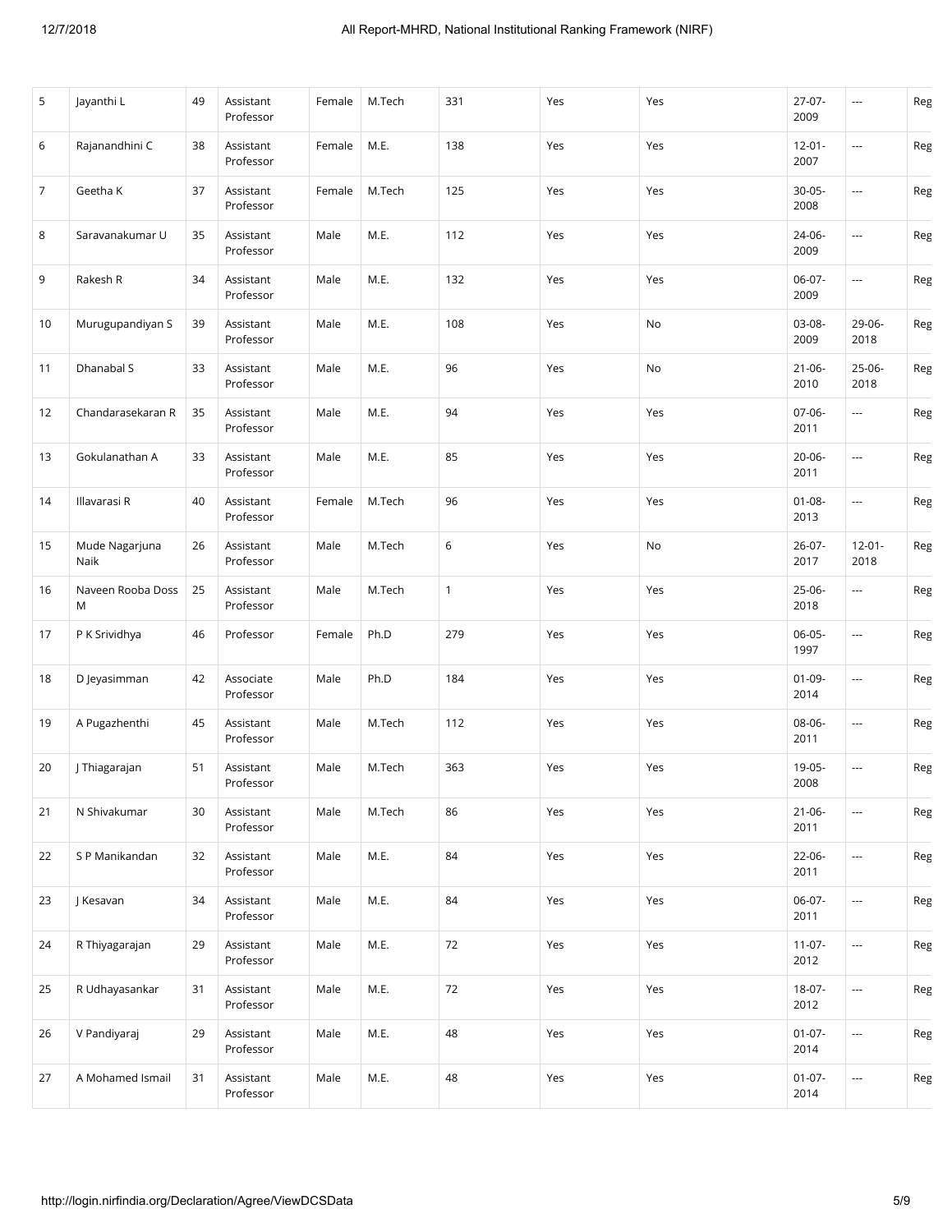| 28 | C M Vivek                 | 27 | Assistant<br>Professor | Male   | M.Tech | 37  | Yes | Yes | $22-07-$<br>2015    | ---                      | Reg            |
|----|---------------------------|----|------------------------|--------|--------|-----|-----|-----|---------------------|--------------------------|----------------|
| 29 | T Aneesh                  | 27 | Assistant<br>Professor | Male   | M.Tech | 13  | Yes | Yes | $27-06-$<br>2017    | $\cdots$                 | Reg            |
| 30 | Y Prasad Reddy            | 25 | Assistant<br>Professor | Male   | M.Tech | 11  | Yes | No  | $17-07-$<br>2017    | $11 - 06 -$<br>2018      | Reg            |
| 31 | S Karthi                  | 30 | Assistant<br>Professor | Male   | M.E.   | 47  | Yes | No  | 28-07-<br>2014      | 29-06-<br>2018           | Reg            |
| 32 | S Sriram                  | 27 | Assistant<br>Professor | Male   | M.Tech | 37  | Yes | No  | 04-08-<br>2015      | $31 - 05 -$<br>2018      | Reg            |
| 33 | N Shivaharinathan         | 41 | Assistant<br>Professor | Male   | M.E.   | 83  | Yes | No  | 19-06-<br>2013      | 29-06-<br>2018           | $\mathsf{Reg}$ |
| 34 | D Sudhakar                | 34 | Assistant<br>Professor | Male   | M.Tech | 83  | Yes | No  | $30 - 06 -$<br>2012 | 29-06-<br>2018           | Reg            |
| 35 | R Kathiravan              | 46 | Professor              | Male   | Ph.D   | 199 | Yes | Yes | $17 - 12 -$<br>2011 | ---                      | Reg            |
| 36 | I Karthic<br>Subramaniyan | 32 | Assistant<br>Professor | Male   | M.Tech | 87  | Yes | Yes | $22 - 06 -$<br>2011 | ---                      | Reg            |
| 37 | R K Muthuraman            | 29 | Assistant<br>Professor | Male   | M.E.   | 62  | Yes | Yes | $15-07-$<br>2013    | ---                      | Reg            |
| 38 | R Suresh                  | 29 | Assistant<br>Professor | Male   | M.Tech | 63  | Yes | Yes | 19-06-<br>2013      | $\overline{\phantom{a}}$ | Reg            |
| 39 | V Nagaraj                 | 28 | Assistant<br>Professor | Male   | M.E.   | 51  | Yes | Yes | $01 - 07 -$<br>2014 | ---                      | Reg            |
| 40 | M Revathi                 | 27 | Assistant<br>Professor | Female | M.E.   | 66  | Yes | Yes | $12 - 06 -$<br>2017 | ---                      | Reg            |
| 41 | R Ramani                  | 31 | Assistant<br>Professor | Female | M.E.   | 14  | Yes | Yes | $12 - 06 -$<br>2017 | $\cdots$                 | Reg            |
| 42 | S P Ramya                 | 34 | Assistant<br>Professor | Female | M.Tech | 112 | Yes | Yes | $22 - 06 -$<br>2009 | ---                      | Reg            |
| 43 | R Jayanthi                | 50 | Professor              | Female | Ph.D   | 246 | Yes | Yes | $02 - 07 -$<br>1997 | ---                      | Reg            |
| 44 | R Supraja                 | 27 | Assistant<br>Professor | Female | M.E.   | 18  | No  | Yes | 25-06-<br>2018      | ---                      | Reg            |
| 45 | V Hamsadhwani             | 50 | Assistant<br>Professor | Female | M.E.   | 170 | Yes | Yes | $21 - 06 -$<br>2004 | ---                      | Reg            |
| 46 | S Senthamilkumar          | 50 | Professor              | Male   | Ph.D   | 313 | Yes | Yes | $04-08-$<br>1995    |                          | Reg            |
| 47 | V A Shanmugavelu          | 50 | Associate<br>Professor | Male   | Ph.D   | 281 | Yes | Yes | 03-08-<br>1994      | ---                      | Reg            |
| 48 | D Thayalnayaki            | 46 | Assistant<br>Professor | Female | M.E.   | 162 | Yes | Yes | $01 - 07 -$<br>2004 | ---                      | Reg            |
| 49 | S J Princess Rosaline     | 44 | Assistant<br>Professor | Female | M.E.   | 138 | Yes | Yes | $07-01-$<br>2008    | ---                      | Reg            |
| 50 | K Sakthimurugan           | 32 | Assistant<br>Professor | Male   | M.E.   | 112 | Yes | Yes | 11-09-<br>2008      | ---                      | Reg            |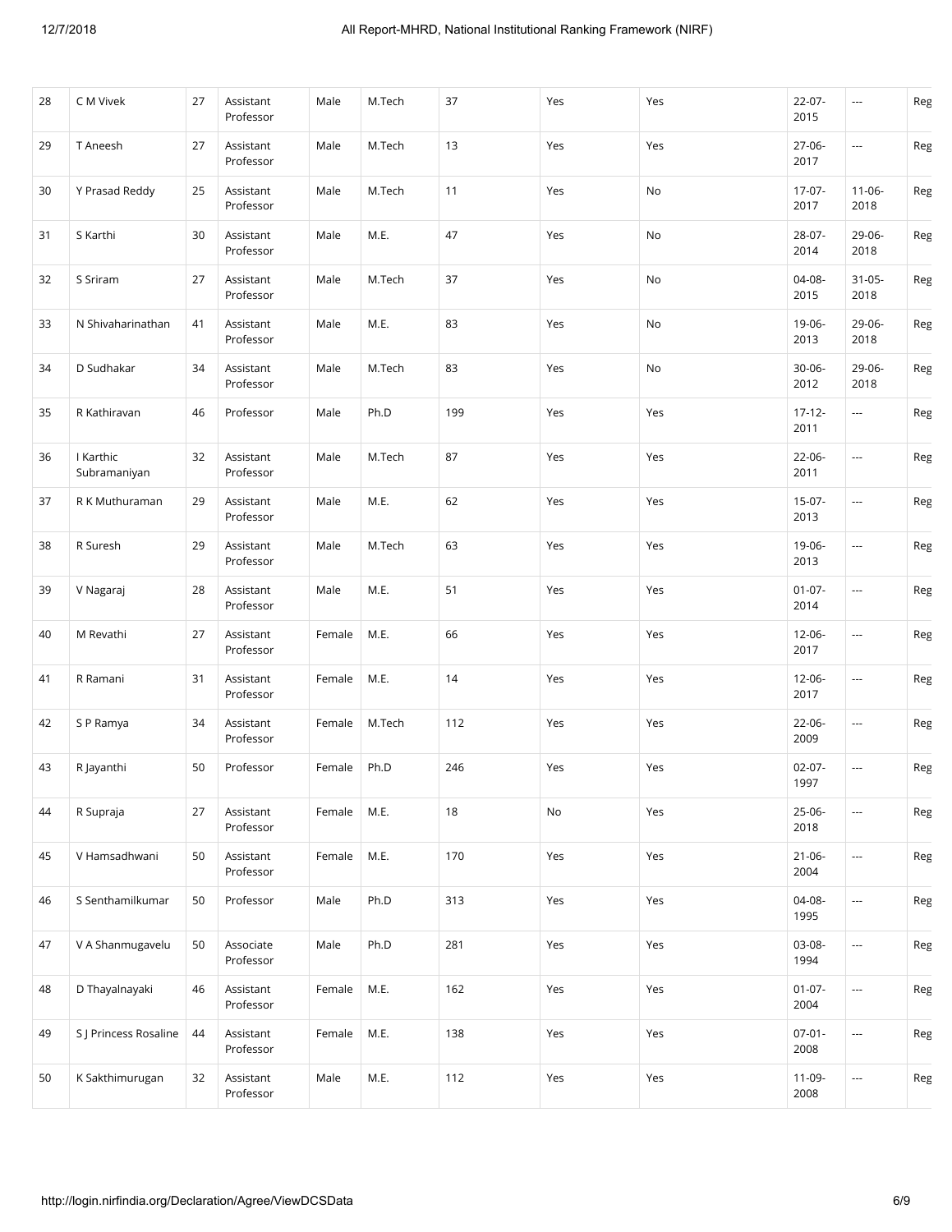| 51 | A Sangeetha                  | 35 | Assistant<br>Professor | Female | M.E.   | 101 | Yes | Yes | 29-07-<br>2009      | ---                      | Reg |
|----|------------------------------|----|------------------------|--------|--------|-----|-----|-----|---------------------|--------------------------|-----|
| 52 | C Sankar                     | 42 | Assistant<br>Professor | Male   | M.Tech | 216 | Yes | Yes | $16-07-$<br>2008    | $\overline{\phantom{a}}$ | Reg |
| 53 | <b>G</b> Thirumal<br>Murugan | 35 | Assistant<br>Professor | Male   | M.E.   | 101 | Yes | Yes | 12-08-<br>2009      | ---                      | Reg |
| 54 | P Latha                      | 40 | Assistant<br>Professor | Female | M.E.   | 75  | Yes | Yes | $01 - 10 -$<br>2011 | ---                      | Reg |
| 55 | D Narendra Prasad            | 52 | Assistant<br>Professor | Male   | M.E.   | 59  | Yes | Yes | $21 - 01 -$<br>2013 | $\overline{\phantom{a}}$ | Reg |
| 56 | K Vasanthavalli              | 29 | Assistant<br>Professor | Female | M.E.   | 55  | Yes | Yes | 19-06-<br>2013      | $\overline{\phantom{a}}$ | Reg |
| 57 | P Lenin                      | 33 | Assistant<br>Professor | Male   | M.Tech | 103 | Yes | Yes | $15-07-$<br>2013    | ---                      | Reg |
| 58 | A E Narayanan                | 47 | Assistant<br>Professor | Male   | Ph.D   | 268 | Yes | Yes | 09-06-<br>2008      | ---                      | Reg |
| 59 | T Sharmila                   | 32 | Assistant<br>Professor | Female | M.E.   | 54  | Yes | Yes | $15-07-$<br>2013    | ---                      | Reg |
| 60 | R Poonguzhali                | 40 | Assistant<br>Professor | Female | M.E.   | 229 | Yes | Yes | 25-08-<br>1999      | $\overline{\phantom{a}}$ | Reg |
| 61 | J Santhosh                   | 43 | Assistant<br>Professor | Male   | M.E.   | 112 | Yes | Yes | $16-06-$<br>2016    | $\overline{\phantom{a}}$ | Reg |
| 62 | T Kavitha                    | 45 | Assistant<br>Professor | Female | M.E.   | 226 | Yes | Yes | $01 - 01 -$<br>2000 | ---                      | Reg |
| 63 | P Epapra                     | 24 | Assistant<br>Professor | Male   | M.Tech | 14  | Yes | No  | 12-06-<br>2017      | $31 - 05 -$<br>2018      | Reg |
| 64 | K M Arivuchelvan             | 36 | Assistant<br>Professor | Male   | M.E.   | 147 | Yes | Yes | $25-05-$<br>2006    | $\cdots$                 | Reg |
| 65 | P Srinivasan                 | 49 | Assistant<br>Professor | Male   | M.E.   | 228 | Yes | Yes | $01 - 09 -$<br>2011 | $\overline{\phantom{a}}$ | Reg |
| 66 | S Suseela                    | 40 | Assistant<br>Professor | Female | M.E.   | 172 | Yes | Yes | 02-08-<br>2002      | ---                      | Reg |
| 67 | Pattapu Kirupa<br>Sekhar     | 27 | Assistant<br>Professor | Male   | M.Tech | 13  | Yes | No  | $14-07-$<br>2017    | $11-06-$<br>2018         | Reg |
| 68 | P Dhavakumar                 | 37 | Assistant<br>Professor | Male   | M.E.   | 124 | Yes | Yes | $16 - 06 -$<br>2010 | ---                      | Reg |
| 69 | Anupoju Vinod<br>Kumar       | 25 | Assistant<br>Professor | Male   | M.Tech | 13  | Yes | No  | $14-07-$<br>2017    | 18-06-<br>2018           | Reg |
| 70 | P llangovan                  | 31 | Assistant<br>Professor | Male   | M.E.   | 88  | Yes | Yes | 24-06-<br>2011      | ---                      | Reg |
| 71 | S Kamaraj                    | 46 | Assistant<br>Professor | Male   | M.Tech | 106 | Yes | No  | 04-03-<br>2008      | 02-08-<br>2017           | Reg |
| 72 | P Suganya                    | 34 | Assistant<br>Professor | Female | M.Tech | 118 | Yes | Yes | $23 - 12 -$<br>2008 | ---                      | Reg |
| 73 | S Karthigaiveni              | 52 | Assistant<br>Professor | Female | M.E.   | 275 | Yes | No  | $27-06-$<br>2005    | 03-07-<br>2018           | Reg |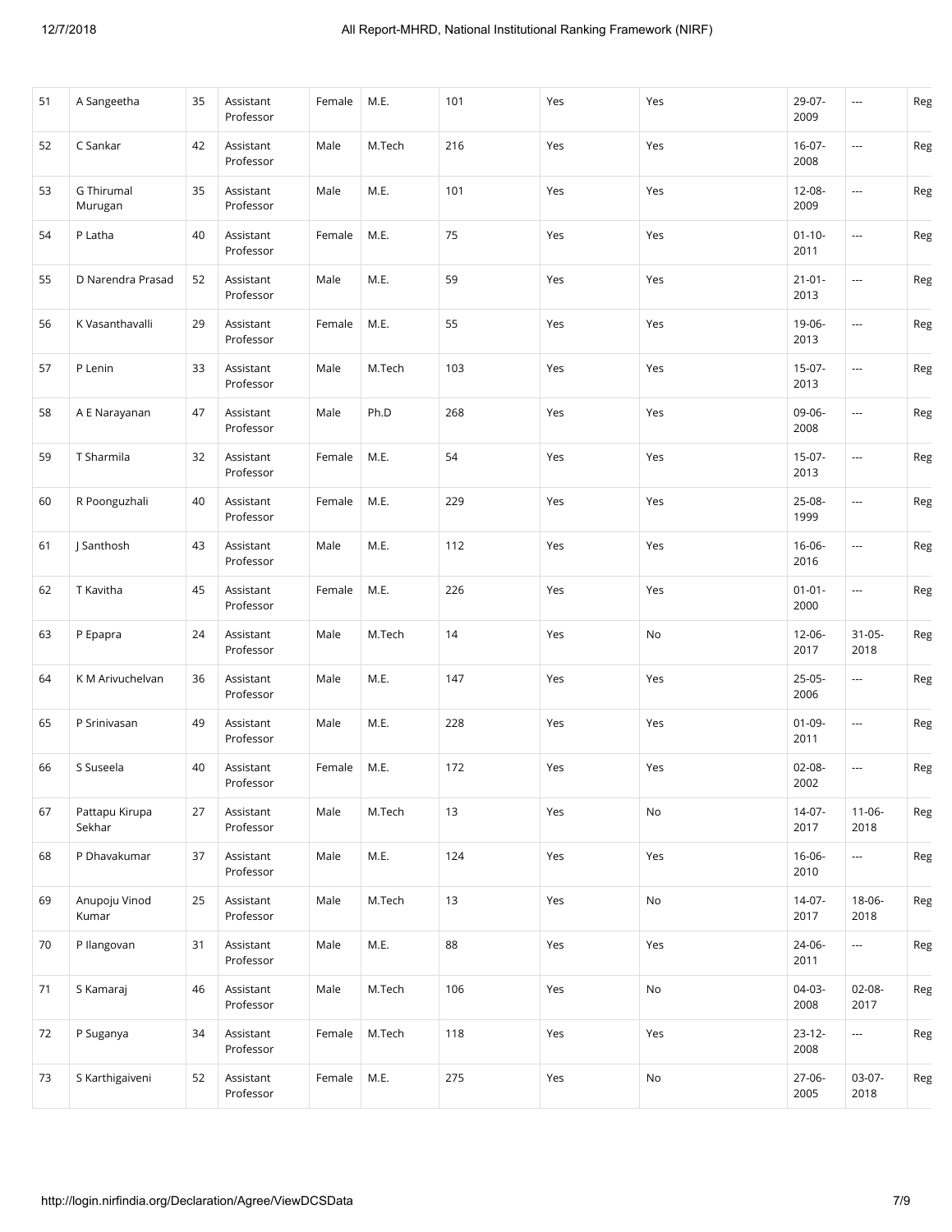| 74 | P Sunilkumar             | 35 | Assistant<br>Professor | Male   | M.E.   | 136    | Yes | Yes | $17-07-$<br>2015    | ---                      | Reg        |
|----|--------------------------|----|------------------------|--------|--------|--------|-----|-----|---------------------|--------------------------|------------|
| 75 | K Pradeep Mohan<br>Kumar | 34 | Assistant<br>Professor | Male   | Ph.D   | 110    | Yes | No  | 07-08-<br>2009      | $31 - 05 -$<br>2018      | Reg        |
| 76 | K Lakshmi                | 49 | Professor              | Female | Ph.D   | 281    | Yes | Yes | 27-07-<br>2009      |                          | Reg        |
| 77 | <b>BALAJI B</b>          | 35 | Assistant<br>Professor | Male   | M.E.   | 110    | Yes | Yes | $20-07-$<br>2009    | $\hspace{0.05cm}\ldots$  | Reg        |
| 78 | <b>VELUSAMI S</b>        | 62 | Professor              | Male   | Ph.D   | 437    | Yes | Yes | $14-02-$<br>2017    | $\hspace{0.05cm} \ldots$ | Reg        |
| 79 | MURUGANANTHAM<br>N       | 37 | Associate<br>Professor | Male   | Ph.D   | 151    | Yes | Yes | 16-06-<br>2010      | ---                      | Reg        |
| 80 | SAROJINI L               | 34 | Assistant<br>Professor | Female | M.E.   | 111    | Yes | Yes | 16-06-<br>2010      | $\overline{\phantom{a}}$ | Reg        |
| 81 | ARUNGANESH K             | 31 | Assistant<br>Professor | Male   | M.E.   | 99     | Yes | Yes | 10-06-<br>2011      | $\hspace{0.05cm}\ldots$  | Reg        |
| 82 | <b>MUHILAN P</b>         | 32 | Assistant<br>Professor | Male   | M.E.   | 134    | Yes | Yes | 20-08-<br>2010      | $\hspace{0.05cm}\ldots$  | Reg        |
| 83 | INAYATHULLAAH M<br>A     | 37 | Associate<br>Professor | Male   | Ph.D   | 122    | Yes | No  | 16-06-<br>2010      | $30 - 05 -$<br>2018      | Reg        |
| 84 | SATHISKUMAR M            | 36 | Assistant<br>Professor | Male   | M.Tech | 124    | Yes | No  | $31-07-$<br>2009    | 27-06-<br>2018           | Reg        |
| 85 | SRINIVAS YELISETTI       | 29 | Assistant<br>Professor | Male   | M.Tech | 6      | Yes | No  | $06-12-$<br>2017    | $10-01 -$<br>2018        | Reg        |
| 86 | S Kumaran                | 48 | Associate<br>Professor | Male   | Ph.D   | 147    | Yes | Yes | 19-03-<br>2007      | ---                      | Reg        |
| 87 | S CHITTIBABU             | 43 | Associate<br>Professor | Male   | Ph.D   | 234    | Yes | No  | $21 - 01 -$<br>2009 | $31 - 05 -$<br>2018      | Reg        |
| 88 | A V SNEHYA               | 33 | Assistant<br>Professor | Female | M.Tech | 109    | Yes | Yes | 16-06-<br>2010      | ---                      | Reg        |
| 89 | M KARTHIKEYAN            | 26 | Assistant<br>Professor | Male   | M.Tech | 35     | Yes | No  | $15-07-$<br>2015    | $10-10-$<br>2018         | Reg        |
| 90 | K ANBARASU               | 37 | Assistant<br>Professor | Male   | Ph.D   | 62     | Yes | Yes | $05-05-$<br>2016    | $\hspace{0.05cm} \ldots$ | Reg        |
| 91 | R SAHANA                 | 26 | Assistant<br>Professor | Female | M.Tech | $18\,$ | Yes | No  | $17 - 11 -$<br>2016 | $31 - 05 -$<br>2018      | Adh<br>Con |
| 92 | NITIN KUMAR              | 30 | Assistant<br>Professor | Male   | Ph.D   | $14$   | Yes | Yes | 12-06-<br>2017      | ---                      | Reg        |
| 93 | A ASHOK KUMAR            | 38 | Assistant<br>Professor | Male   | Ph.D   | 130    | Yes | Yes | 03-08-<br>2015      | $\overline{\phantom{a}}$ | Reg        |
| 94 | A George                 | 51 | Professor              | Male   | Ph.D   | 334    | Yes | Yes | $16-02-$<br>2015    | $\hspace{0.05cm}\ldots$  | Reg        |
| 95 | A Sasikala               | 54 | Associate<br>Professor | Female | Ph.D   | 334    | Yes | Yes | 20-06-<br>1990      | $\overline{a}$           | Reg        |
| 96 | P Vijayalakshmi          | 49 | Associate<br>Professor | Female | Ph.D   | 262    | Yes | Yes | 07-03-<br>1996      | $\hspace{0.05cm}\ldots$  | Reg        |